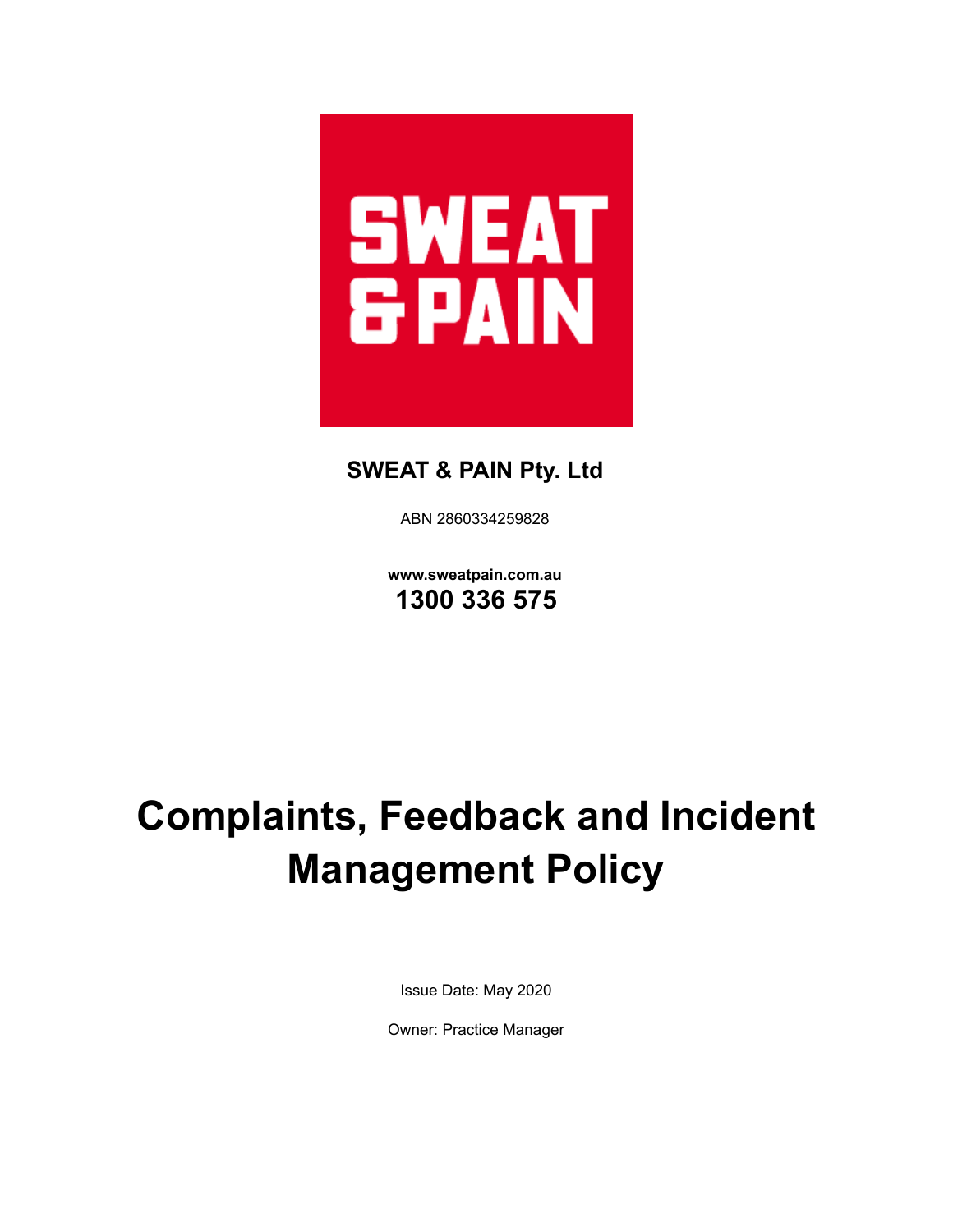# **1.Introduction**

# 1.1 Purpose

This policy is intended to ensure that Sweat & Pain Pty. Ltd. handles complaints fairly, efficiently and effectively.

This policy provides guidance for people who wish to make a complaint and to our staff, on the key principles and processes of our complaint management system.

It also provides advice on how general feedback and compliments will be handled.

# 1.2 Scope

This policy applies to all Sweat & Pain staff (paid and volunteer) and contractors. We / us refers to Sweat & Pain Pty. Ltd. and its wholly owned subsidiary company. The policy refers to the process of receiving or managing complaints from the public and clients made to or about us, regarding our services and staff, or our complaint handling process.

Sweat & Pain is a private company that operates as a mobile service provider.

All the complaints, grievances, feedbacks or incidents in relations of a client or staff (paid and volunteer) should be directed to the manager in the first instance for confidential management.

# 1.3 Organisational commitment

Sweat & Pain expects staff at all levels to be committed to fair, effective and efficient complaint handling. The following table outlines the nature of the commitment expected from staff and the way that commitment should be implemented.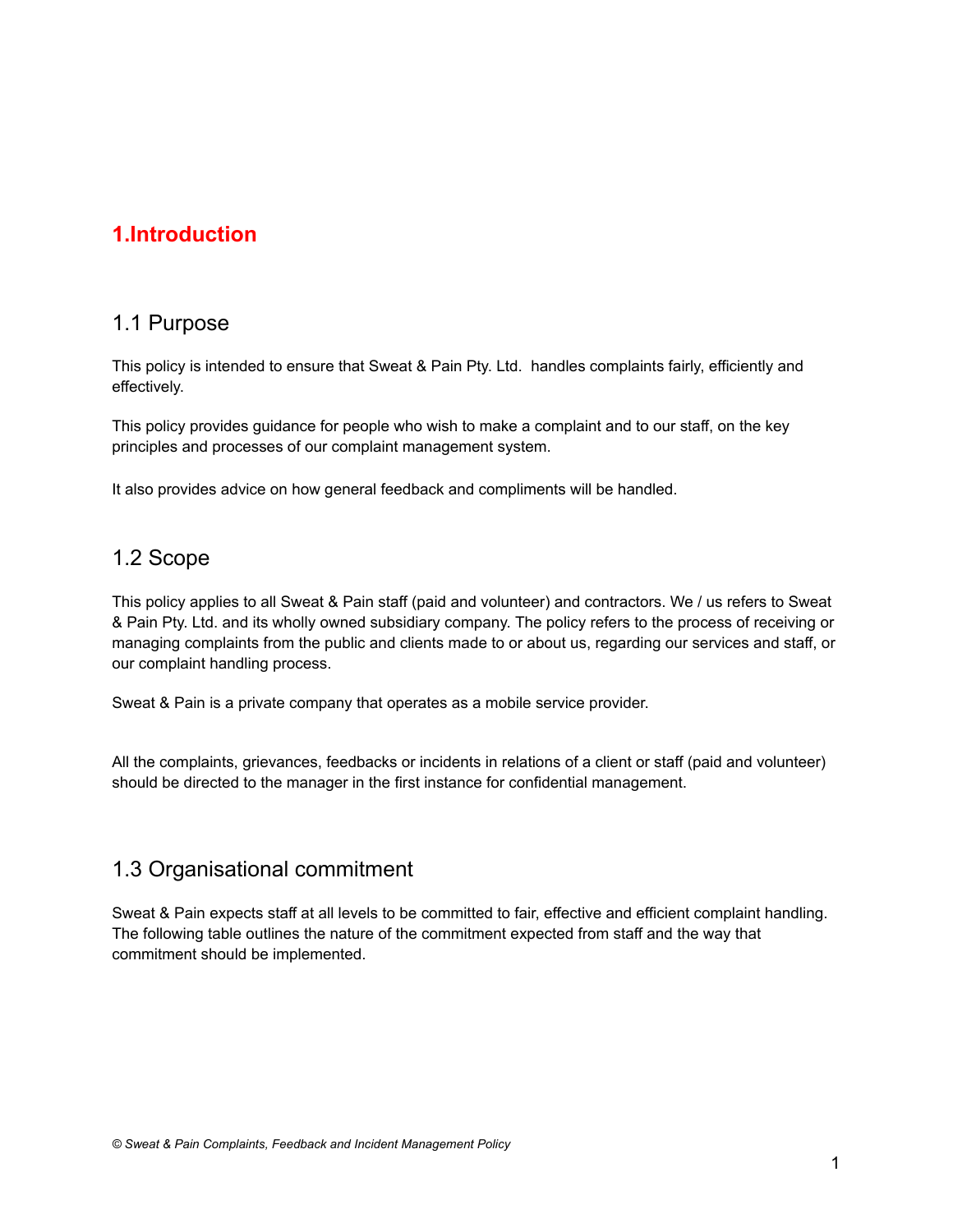| Who                   | Commitment                                                                                                                              | How                                                                                                                                                                                                                                                                                                                                                                                                                                                                                                                                                                                                                                                                                                                                                                                                                                 |
|-----------------------|-----------------------------------------------------------------------------------------------------------------------------------------|-------------------------------------------------------------------------------------------------------------------------------------------------------------------------------------------------------------------------------------------------------------------------------------------------------------------------------------------------------------------------------------------------------------------------------------------------------------------------------------------------------------------------------------------------------------------------------------------------------------------------------------------------------------------------------------------------------------------------------------------------------------------------------------------------------------------------------------|
| Director & Management | Promote a culture that values<br>complaints and their effective<br>resolution.<br>Demonstrate exemplary<br>complaint handling practices | Provide adequate support and<br>direction to key staff responsible<br>for handling complaints.<br>Review reports about complaint<br>trends and issues arising from<br>complaints. Encourage all staff<br>to be alert to complaints and<br>assist those responsible for<br>handling complaints to resolve<br>them promptly.<br>Encourage staff to make<br>recommendations for system<br>improvements.<br>Support recommendations for<br>service, staff and complaint<br>handling improvements.<br>Ensure those who make<br>complaints are heard and<br>treated with empathy, discretion<br>and respect. Assist and<br>encourage people to make a<br>complaint, if needed.<br>Comply with relevant policy and<br>associated procedures.<br>Take a supportive, no-blame<br>approach when dealing with staff<br>involved in complaints. |
| All staff             |                                                                                                                                         | Ensure those who make<br>complaints are heard and<br>treated with empathy, discretion<br>and respect.<br>Be aware of our complaint<br>handling policies and<br>procedures.<br>Assist people who wish to make<br>complaints to access the<br>complaints process.<br>Be alert to existing complaints                                                                                                                                                                                                                                                                                                                                                                                                                                                                                                                                  |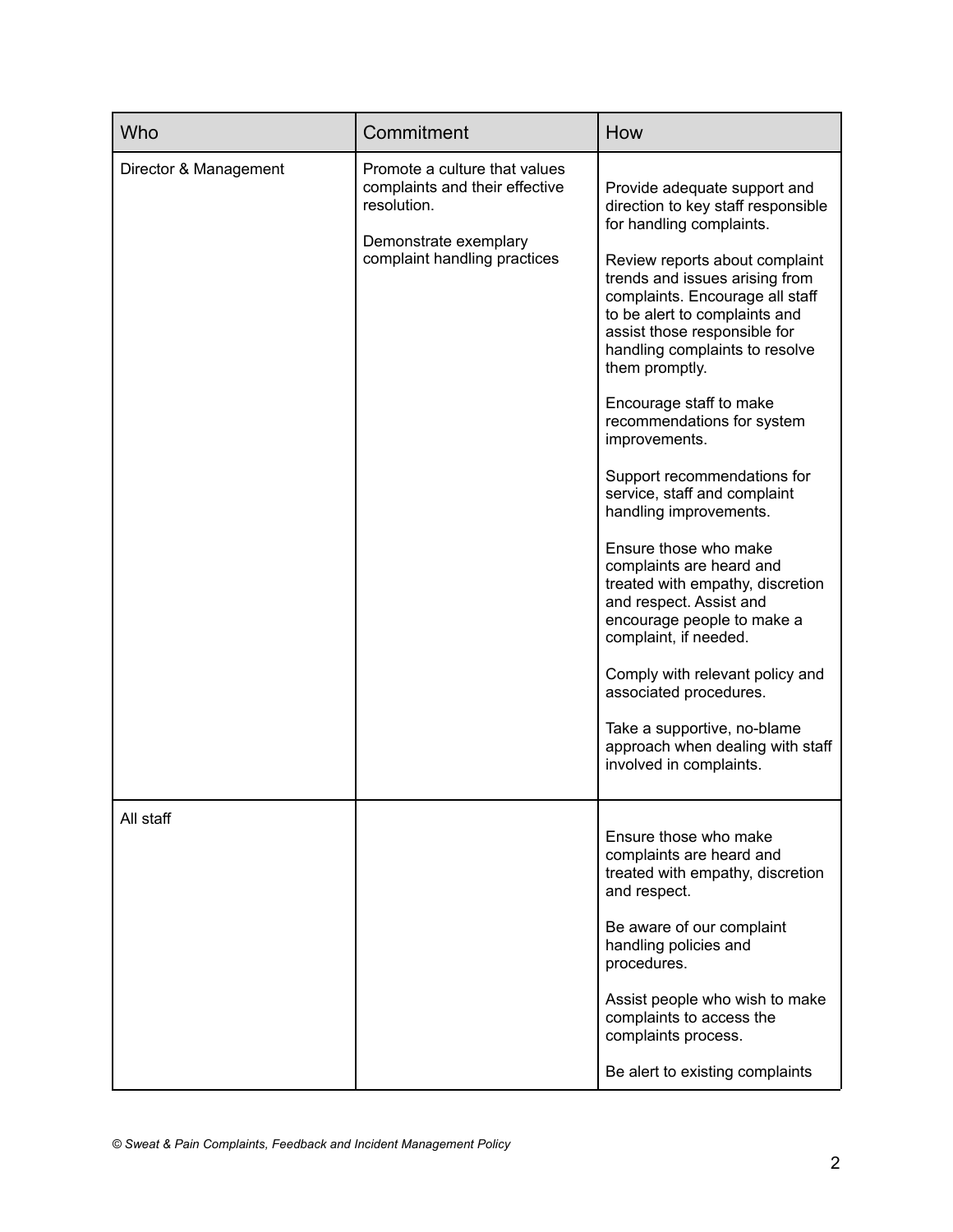|  | and assist other staff handling<br>complaints to resolve matters<br>promptly.                                                                                                                                                                      |
|--|----------------------------------------------------------------------------------------------------------------------------------------------------------------------------------------------------------------------------------------------------|
|  | Provide director & management<br>with regular feedback & updates<br>on issues arising from<br>complaints.                                                                                                                                          |
|  | Provide suggestions to the<br>director & management on ways<br>to improve our complaints<br>management system. Implement<br>changes arising from individual<br>complaints and from the<br>analysis of complaint data as<br>directed by management. |

# **2.Terms and Definitions**

# **Complaint**

An expression of dissatisfaction made to or about us, our services, staff or the handling of a complaint where a response or resolution is explicitly or implicitly expected or legally required. This includes complaints made directly to us, and complaints made through social media forums, Google reviews etc.

# Complaint handling/management system

All policies, procedures, practices, staff, hardware and software used by us in the management of complaints and incidents.

# **Dispute**

An unresolved complaint escalated either within or outside of our organisation.

# Feedback

Opinions, comments and expressions of interest or concern, made directly or indirectly, explicitly or implicitly, to or about us, about our services or complaint handling system where a response is not explicitly or implicitly expected or legally required. Feedback also includes compliments about the service or individuals.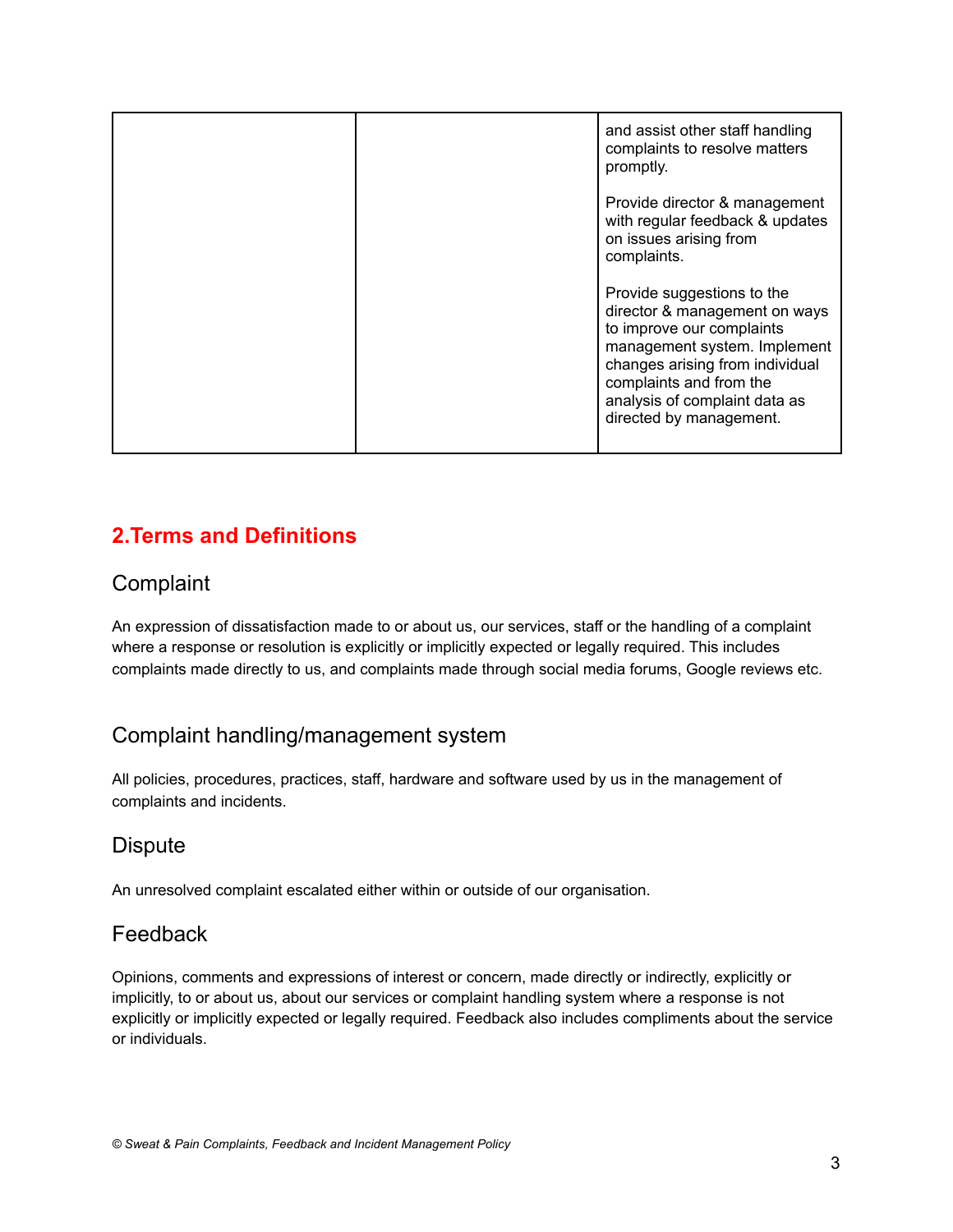# **Grievance**

A clear, formal written statement by an individual staff member about another staff member or a work-related problem.

### **Policy**

A statement that sets out how we should fulfil our vision, mission and goals.

# Procedure

An instruction that sets out how our policies will be implemented and by whom.

# **3.Guiding principles**

An effective complaint handling system must be modelled on the principles of fairness, accessibility, responsiveness, efficiency and integration into organisational culture.

### 3.1 Facilitate complaints

We are committed to seeking and receiving feedback and complaints about our services, systems, practices, procedures, products and complaint handling

Any concerns raised in feedback or complaints will be acknowledged within one working day and feedback provided within 3 working days.

People making complaints will be:

- provided with information about our complaint handling process
- listened to, treated with respect by staff and actively involved in the complaint process where possible and appropriate, and
- provided with reasons for our decision/s and any options for redress or review.

We will ensure that people making complaints are not adversely affected because a complaint has been made by them or on their behalf.

#### **Anonymous complaints**

Anonymous complaints are welcomed and will be investigated as far as possible, however, a lack of identifying information may hinder our ability to fully investigate the complaint or provide feedback. Regardless of the ability to report back our findings, Sweat & Pain is committed to identifying systemic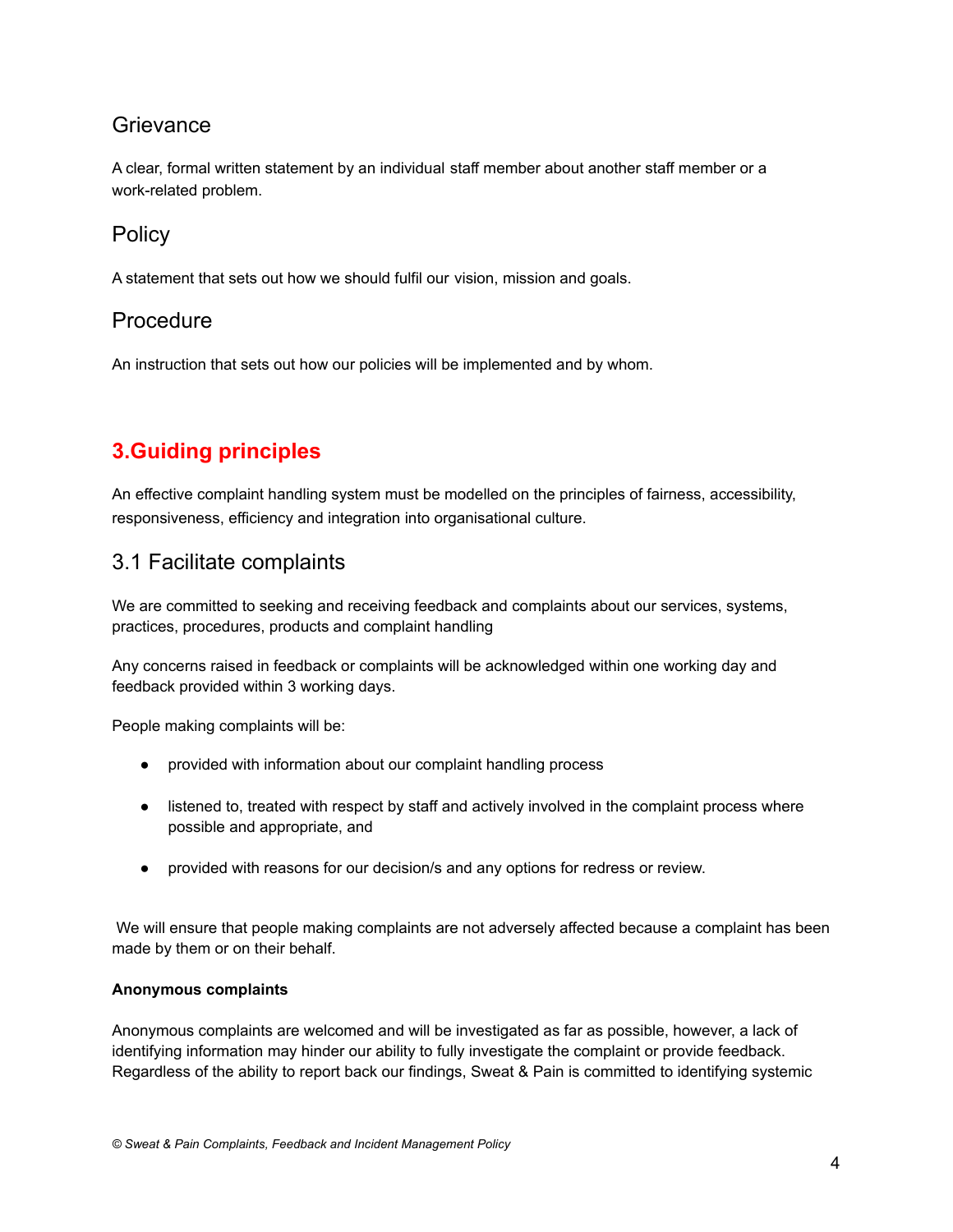causes and actioning learnings from our investigations, and investigate all complaints received.

#### **Accessibility**

We will ensure that information about how and where complaints may be made to or about us is well publicised on our website. We will ensure that our systems to manage complaints are easily understood and accessible to everyone, particularly people who may require assistance. We will ensure that multiple avenues are available in which to make a complaint, such as through an online form, in writing and by phone.

If a person prefers or needs another person or organisation to assist or represent them in the making and / or resolution of their complaint, we will communicate with them through their representative if this is their wish. Anyone may represent a person wishing to make a complaint with their consent (e.g. advocate, family member, legal or community representative, member of Parliament, another organisation).

#### **No charge**

Complaining to us is free.

#### **Make a complaint or provide feedback**

Feedback and complaints can be received in several ways:

- Complete an online form on the Sweat & Pain website: <https://www.sweatpain.com.au>
- Write a letter to 235 South street, Marsden Park, NSW, 2765.
- Write an email to [mail@sweatpain.com.au](mailto:mail@sweatpain.com.au)
- Participate in a client satisfaction survey facilitated by Sweat & Pain management.
- Ask to make a complaint during a call or chat with Sweat & Pain`s staff. The information will be documented on your behalf.
- Leave an anonymous or personalised feedback / complaint on
	- Google: [https://www.google.com/maps/place/Sweat+%26+Pain/@-33.7085893,150.8319239,17z/](https://www.google.com/maps/place/Sweat+%26+Pain/@-33.7085893,150.8319239,17z/data=!3m1!4b1!4m5!3m4!1s0x6b12afb6bc85444f:0x8920731dd30225d0!8m2!3d-33.7085893!4d150.8341126) [data=!3m1!4b1!4m5!3m4!1s0x6b12afb6bc85444f:0x8920731dd30225d0!8m2!3d-33.7085](https://www.google.com/maps/place/Sweat+%26+Pain/@-33.7085893,150.8319239,17z/data=!3m1!4b1!4m5!3m4!1s0x6b12afb6bc85444f:0x8920731dd30225d0!8m2!3d-33.7085893!4d150.8341126) [893!4d150.8341126](https://www.google.com/maps/place/Sweat+%26+Pain/@-33.7085893,150.8319239,17z/data=!3m1!4b1!4m5!3m4!1s0x6b12afb6bc85444f:0x8920731dd30225d0!8m2!3d-33.7085893!4d150.8341126)
	- Facebook: <https://www.facebook.com/sweatpain>
	- o Instagram: <https://www.instagram.com/sweatpain/>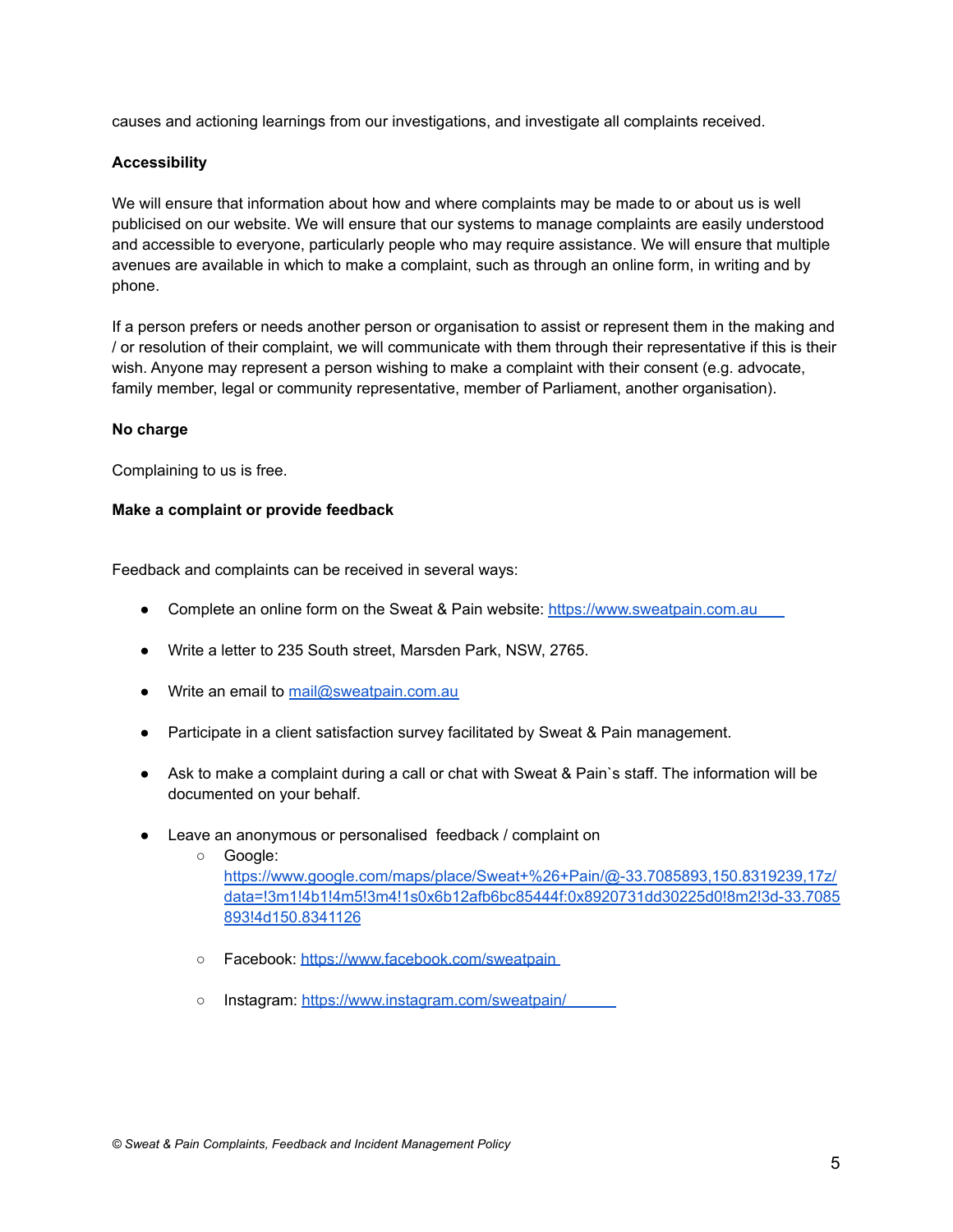# 3.2 Respond to complaints

#### **Early resolution**

Where possible, complaints will be resolved at first contact with us. These will still be logged as a complaint and documented accordingly.

When appropriate we may offer an explanation or apology to the person making the complaint.

#### **Responsiveness**

We will promptly acknowledge receipt of complaints, usually within one working day.

We will assess and prioritise complaints in accordance with the urgency and/or seriousness of the issues raised. If a matter concerns an immediate risk to safety or security the response will be immediate and will be escalated appropriately.

We are committed to managing people's expectations, and will inform them as soon as possible of the following:

- the complaints process
- the expected time frames for our actions
- the progress of the complaint and reasons for any delay
- their likely involvement in the process, and
- the possible or likely outcome of the complaint.

We will advise people as soon as possible when we are unable to deal with any part of the complaint and provide advice about where such issues and/or complaints may be directed (if known and appropriate).

We will also advise people as soon as possible when we are unable to meet our time frames for responding to the complaint and the reason for our delay.

#### **Objectivity and fairness**

We will address each complaint with integrity and in an equitable, objective and unbiased manner.

We will ensure that the person handling a complaint is different from any staff member whose conduct or service is being complained about.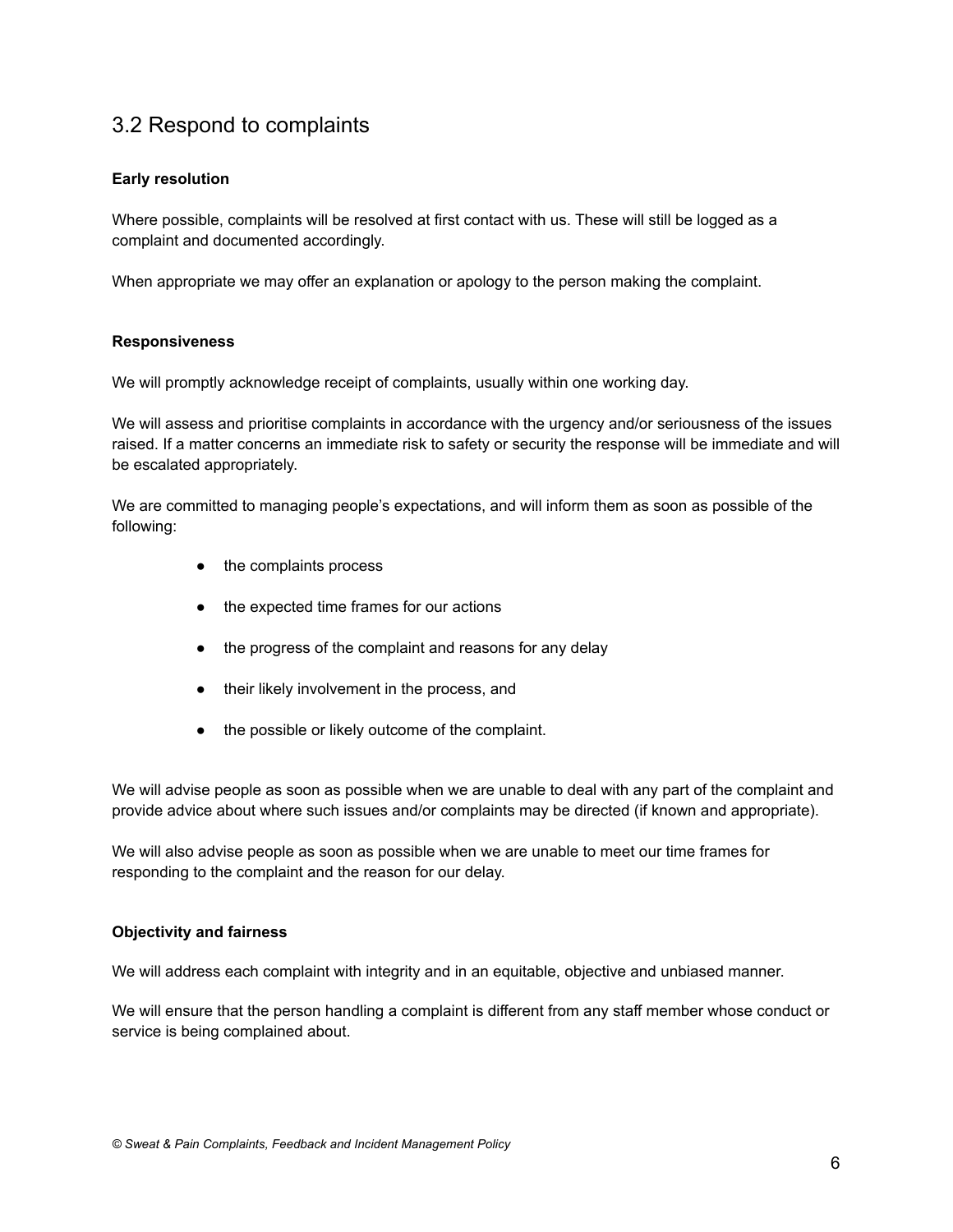Conflicts of interest, whether actual or perceived, will be managed responsibly. In particular, internal reviews of how a complaint was managed will be conducted by a person other than the original decision maker.

Complaint handling will be overseen by the Sweat & Pain Pty. Ltd. director, manager & an independent business advisor / lawyer who has no association with Sweat & Pain and whose role on the committee is to provide objective and independent evaluation of complaint reporting and analysis.

#### **Responding flexibly**

Our staff are empowered to resolve complaints promptly and with as little formality as possible. We will adopt flexible approaches to service delivery and problem solving to enhance accessibility for people making complaints and / or their representatives.

We will assess each complaint on its merits and involve people making complaints and / or their representative in the process as far as possible.

#### **Confidentiality**

We will protect the identity of people making complaints where this is practical and appropriate.

Personal information that identifies individuals will only be disclosed or used by us as permitted under the relevant privacy laws, secrecy provisions and any relevant confidentiality obligations.

3.3 Manage and resolve the complaint

#### **Resolution**

We will provide feedback and outcomes in relation to the complaint made, where this has been requested by the person making the complaint. The feedback will address their concerns and as appropriate, provide general information in relation to corrective actions. No information will be disclosed about the identity of persons involved in the complaint, nor specific detail in relation to outcomes for individual members of staff or the organisation.

#### **Empowerment of staff**

All staff managing complaints are empowered to implement our complaint management system as relevant to their role and responsibilities.

Staff are encouraged to provide feedback on the effectiveness and efficiency of all aspects of our complaint management system.

#### **Managing unreasonable conduct by people making complaints**

We are committed to being accessible and responsive to all people who approach us with feedback or complaints. However, we will ensure our staff and volunteers are protected from unfair, unreasonable or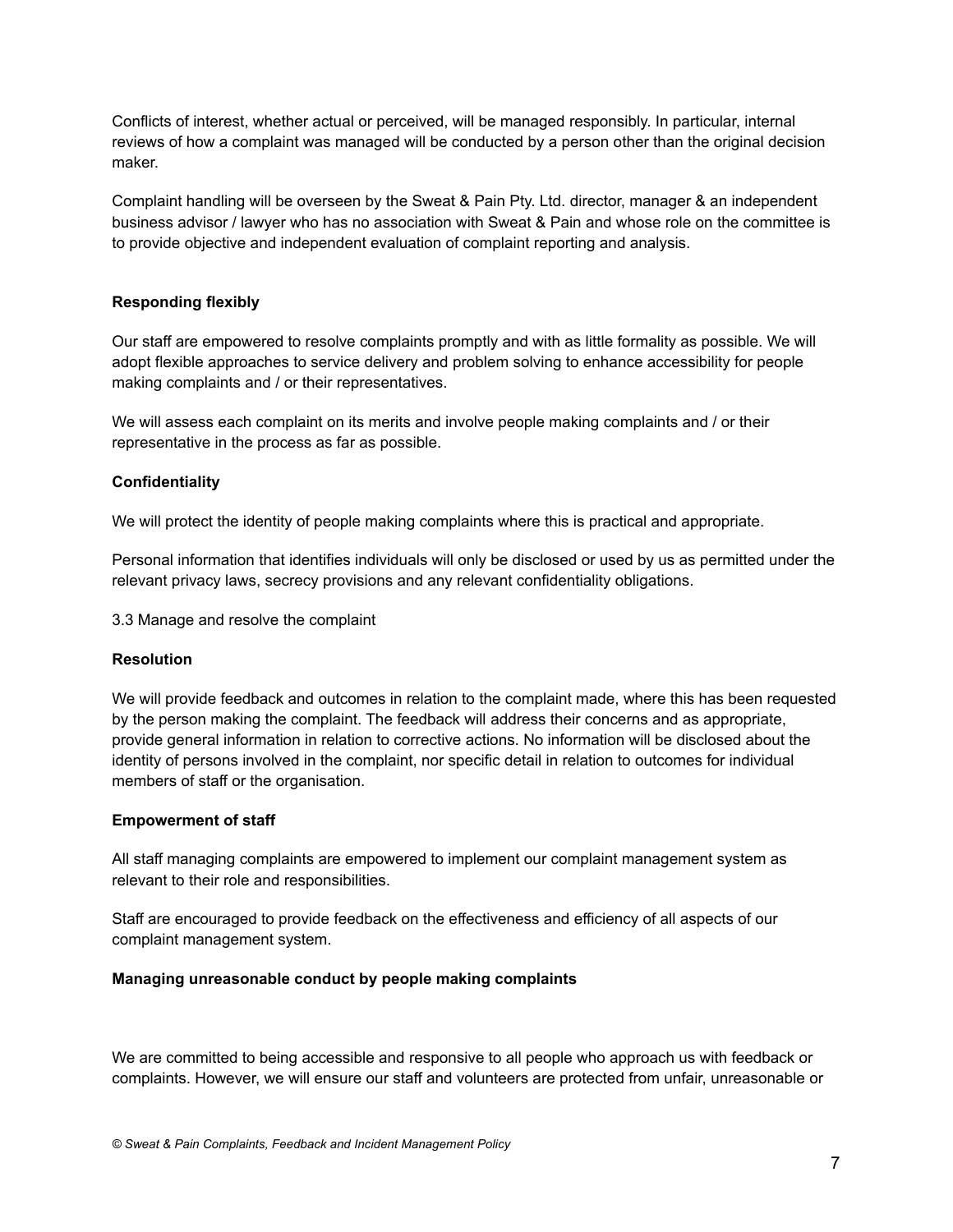abusive behaviour, and if we are unable to work with you directly to resolve your complaint we will refer to an external organisation to facilitate this.

#### **Alternative avenues for dealing with complaints**

We will inform people who make complaints to or about us about any internal or external review options available to them.

The three levels of complaint handling:

*Level 1*

We aim to resolve complaints at the first level, the frontline. Wherever possible staff will be adequately equipped to respond to complaints, including being given appropriate authority.

#### *Level 2*

Where this is not possible, we may decide to escalate the complaint to a more senior person within our organisation. This second level of complaint handling will provide for the following internal mechanisms:

- assessment and possible investigation of the complaint and
- facilitated resolution (where a person not connected with the complaint reviews the matter and attempts to find an outcome acceptable to the relevant parties).

#### *Level 3*

Where a person making a complaint is dissatisfied with the outcome of our review of their complaint, they may seek an external review of our decision (for example by the NCAT or Fair Trading organisation).

# **4 Accountability and learning**

### 4.1 Analysis and evaluation of complaints

We will ensure that complaints and incidents are recorded in a systematic way so that information can be easily retrieved for reporting and analysis by the Director and management.

We will run regular reports on:

- the number of complaints received
- the outcome of complaints, including matters resolved at first contact and issues arising from complaints
- the number and nature of incidents
- issues arising from incidents